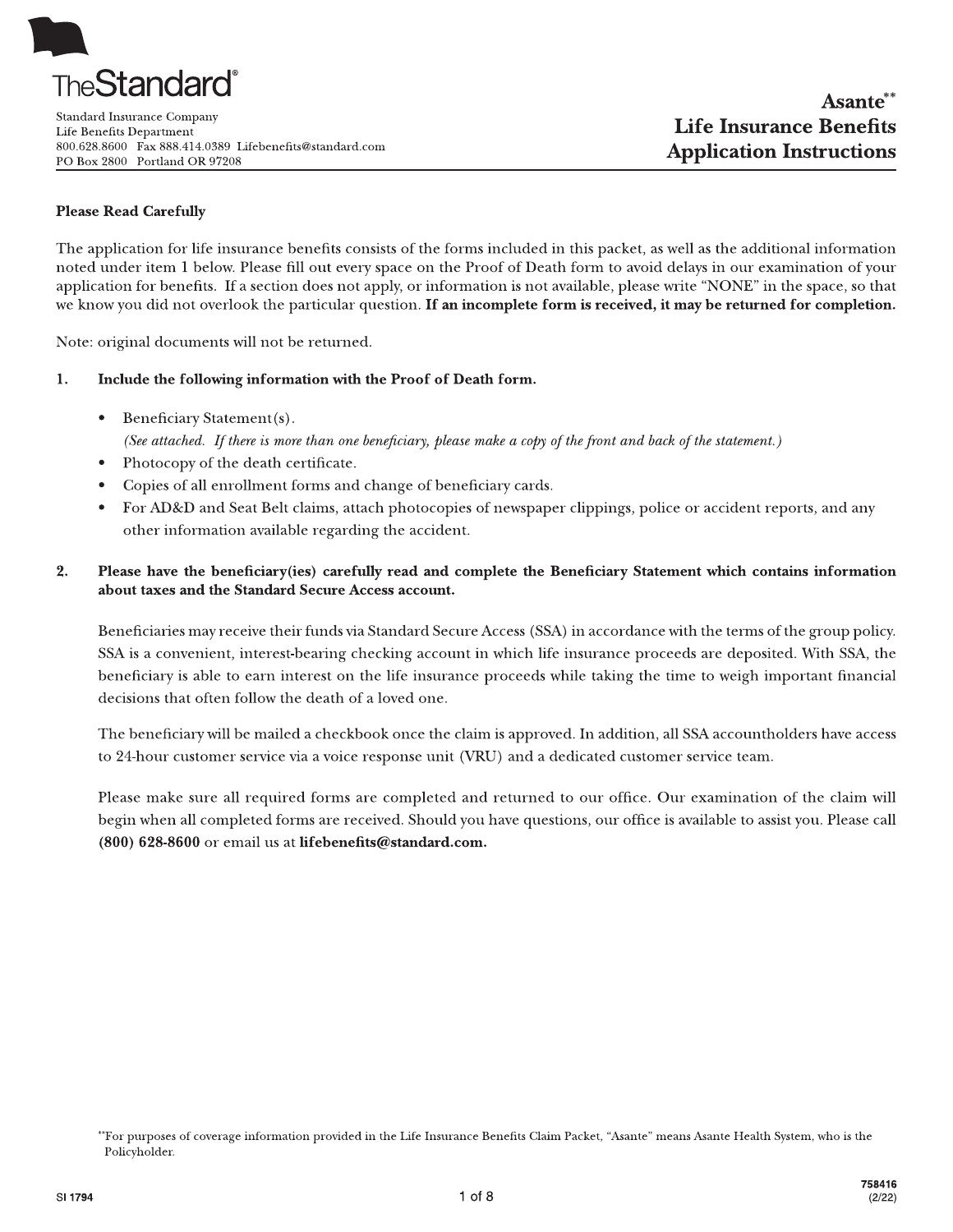| Please type or print. Forms may be returned for unanswered questions. |  |
|-----------------------------------------------------------------------|--|
|-----------------------------------------------------------------------|--|

| <b>Standard Insurance Company</b>                                                                                                                 |                |                           |                                                  |                                        |                                                                                                                                                           |                                  | Asante                         |  |
|---------------------------------------------------------------------------------------------------------------------------------------------------|----------------|---------------------------|--------------------------------------------------|----------------------------------------|-----------------------------------------------------------------------------------------------------------------------------------------------------------|----------------------------------|--------------------------------|--|
| Life Benefits Department<br>800.628.8600 Fax 888.414.0389 Lifebenefits@standard.com<br>PO Box 2800 Portland OR 97208                              |                |                           |                                                  |                                        |                                                                                                                                                           |                                  | <b>Life Insurance Benefits</b> |  |
|                                                                                                                                                   |                |                           |                                                  |                                        | <b>Proof of Death Claim Form</b>                                                                                                                          |                                  |                                |  |
|                                                                                                                                                   |                |                           |                                                  |                                        |                                                                                                                                                           |                                  |                                |  |
| Please type or print. Forms may be returned for unanswered questions.<br>Name of Deceased:                                                        |                |                           |                                                  |                                        | Effective Date of Member's Insurance:                                                                                                                     |                                  |                                |  |
| Social Security No.:                                                                                                                              |                |                           |                                                  |                                        | Date of Membership/Employment:                                                                                                                            |                                  |                                |  |
| Date of Death:                                                                                                                                    |                |                           |                                                  | Date Member was last actively at work: |                                                                                                                                                           |                                  |                                |  |
|                                                                                                                                                   | Date of Birth: |                           |                                                  |                                        |                                                                                                                                                           |                                  |                                |  |
| CLAIM TYPE: □ Member □ Spouse □ Child                                                                                                             |                |                           |                                                  |                                        | Had Member's employment terminated prior to death?<br>$\Box$ Yes<br>No If Yes, Date: ____________                                                         |                                  |                                |  |
| Name of Member:                                                                                                                                   |                |                           |                                                  |                                        | Reason Member ceased working:                                                                                                                             |                                  |                                |  |
|                                                                                                                                                   |                |                           |                                                  |                                        |                                                                                                                                                           |                                  |                                |  |
| Group Policy No.:<br>758416                                                                                                                       |                |                           | Insurance Class: (see Group Policy)              |                                        | Premiums paid through month of death?<br>$\Box$ Yes<br>No If No, Date:                                                                                    |                                  |                                |  |
| Occupation:                                                                                                                                       |                |                           |                                                  |                                        | Monthly or annual salary:                                                                                                                                 |                                  | Date of last salary increase:  |  |
|                                                                                                                                                   |                |                           |                                                  |                                        | \$<br>Salary prior to increase:                                                                                                                           |                                  | Date of prior salary increase: |  |
| Does Age Reduction apply? □ Yes                                                                                                                   |                | $\Box$ No                 |                                                  |                                        | \$                                                                                                                                                        |                                  |                                |  |
| Amount of Insurance Claimed: (Please apply Age Reduction if applicable)<br><b>Basic Life</b><br>$\frac{1}{2}$                                     |                |                           | Accidental Death \$                              |                                        | Usual number of hours worked per week:                                                                                                                    |                                  |                                |  |
| Additional Life \$                                                                                                                                |                |                           | If Accidental Death, please provide:             |                                        | Amount of monthly premium paid for the insured:                                                                                                           |                                  |                                |  |
| Dependents Life \$                                                                                                                                |                | $\Box$ Authorization Form |                                                  |                                        |                                                                                                                                                           | \$                               |                                |  |
| Other (specify) \$<br>$\Box$ Police Incident Report (if applicable)<br>$\Box$ Autopsy/Toxicology (if applicable)                                  |                |                           |                                                  |                                        |                                                                                                                                                           |                                  |                                |  |
|                                                                                                                                                   |                |                           |                                                  |                                        | Member was: (check all that apply)                                                                                                                        |                                  |                                |  |
| Member also had the following claims with Standard Insurance Company: (check all that apply)                                                      |                |                           |                                                  |                                        | $\Box$ Full-time<br>$\Box$ Union<br>$\Box$ Part-time<br>$\Box$ Non-Union                                                                                  | $\Box$ Hourly<br>$\Box$ Salaried |                                |  |
| $\Box$ Long Term Disability $\Box$ Short Term Disability $\Box$ Waiver Of Premium                                                                 |                |                           |                                                  |                                        | $\Box$ Commissioned<br>$\Box$ Active                                                                                                                      | $\Box$ Retired                   |                                |  |
| <b>Name of Beneficiary</b>                                                                                                                        |                |                           | Social Security No. Relationship   Date of Birth |                                        | Address*                                                                                                                                                  |                                  | <b>Phone</b>                   |  |
|                                                                                                                                                   |                |                           |                                                  |                                        |                                                                                                                                                           |                                  |                                |  |
|                                                                                                                                                   |                |                           |                                                  |                                        |                                                                                                                                                           |                                  |                                |  |
|                                                                                                                                                   |                |                           |                                                  |                                        |                                                                                                                                                           |                                  |                                |  |
|                                                                                                                                                   |                |                           |                                                  |                                        |                                                                                                                                                           |                                  |                                |  |
|                                                                                                                                                   |                |                           |                                                  |                                        | *If the mailing address is a PO Box, we must have a street address in addition to the PO Box mailing address.                                             |                                  |                                |  |
| Remarks:                                                                                                                                          |                |                           |                                                  |                                        |                                                                                                                                                           |                                  |                                |  |
|                                                                                                                                                   |                |                           |                                                  |                                        |                                                                                                                                                           |                                  |                                |  |
|                                                                                                                                                   |                |                           |                                                  |                                        |                                                                                                                                                           |                                  |                                |  |
|                                                                                                                                                   |                |                           |                                                  |                                        | In addition to this form, please submit the following items to avoid claim delays: (Note: original documents will not be returned)                        |                                  |                                |  |
| • Beneficiary Statement.                                                                                                                          |                |                           |                                                  |                                        | • For Accidental Death claims, if reports are not available when a claim<br>is submitted, The Standard will attempt to order reports directly. Please     |                                  |                                |  |
| • Photocopies of enrollment forms and any subsequent beneficiary changes.<br>• If no beneficiary information on file, please note in remarks box. |                |                           |                                                  |                                        | have the family complete the authorization form. This form can be                                                                                         |                                  |                                |  |
| • Photocopy of death certificate.                                                                                                                 |                |                           |                                                  |                                        | located in AdminEase or by contacting The Standard directly.<br>• If annual earnings include commissions or bonuses, please include                       |                                  |                                |  |
|                                                                                                                                                   |                |                           |                                                  |                                        | supporting documentation.                                                                                                                                 |                                  |                                |  |
| Acknowledgement<br>that I have read the fraud notice on page 3 of this form.                                                                      |                |                           |                                                  |                                        | I hereby certify that the answers I have made to the foregoing questions are both complete and true to the best of my knowledge and belief. I acknowledge |                                  |                                |  |
|                                                                                                                                                   |                |                           |                                                  |                                        | <b>Asante</b>                                                                                                                                             |                                  |                                |  |
| Signature of Benefit Administrator                                                                                                                |                |                           | Date                                             |                                        | Name of Employer or Association                                                                                                                           |                                  |                                |  |
| Benefit Administrator's Name (Please print)                                                                                                       |                |                           |                                                  |                                        | <b>Street Address</b>                                                                                                                                     |                                  |                                |  |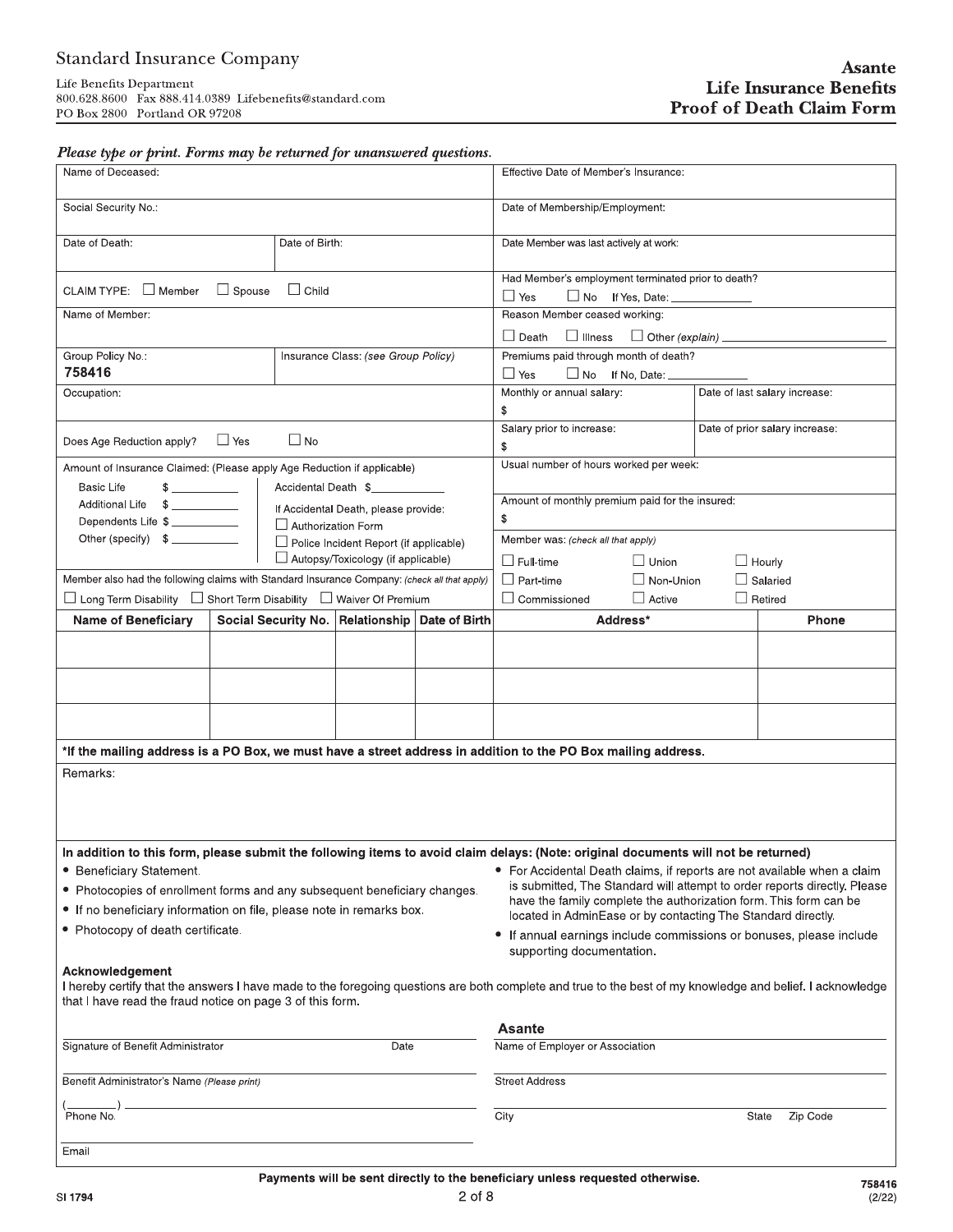Life Benefits Department 800.628.8600 Fax 888.414.0389 Lifebenefits@standard.com PO Box 2800 Portland OR 97208

Some states require us to provide the following information to you:

### ALABAMA, MARYLAND AND RHODE ISLAND RESIDENTS

Any person who knowingly or willfully presents a false or fraudulent claim for payment of a loss or benefit or who knowingly or willfully presents false information in an application for insurance is guilty of a crime and may be subject to fines and confinement in prison.

#### **CALIFORNIA RESIDENTS**

For your protection, California law requires the following to appear on this form: Any person who knowingly presents a false or fraudulent claim for the payment of a loss is guilty of a crime and may be subject to fines and confinement in state prison.

### **COLORADO RESIDENTS**

It is unlawful to knowingly provide false, incomplete or misleading facts or information to an insurance company for the purpose of defrauding or attempting to defraud the company. Penalties may include imprisonment, fines, denial of insurance, and civil damages. Any insurance company or agent of an insurance company who knowingly provides false, incomplete, or misleading facts or information to the policyholder or claimant for the purpose of defrauding or attempting to defraud the policyholder or claimant with regard to a settlement or award payable from insurance proceeds shall be reported to the Colorado division of insurance within the department of regulatory agencies.

### **DISTRICT OF COLUMBIA RESIDENTS**

WARNING: It is a crime to provide false or misleading information to an insurer for the purpose of defrauding the insurer or any other person. Penalties include imprisonment and/or fines. In addition, an insurer may deny insurance benefits, if false information materially related to a claim was provided by the applicant.

#### **FLORIDA RESIDENTS**

Any person who knowingly and with intent to injure, defraud or deceive an insurance company, files a statement of claim or an application containing false, incomplete or misleading information is guilty of a felony of the third degree.

#### **NEW JERSEY RESIDENTS**

Any person who knowingly files a statement of claim containing any false or misleading information is subject to criminal and civil penalties.

#### **NEW YORK RESIDENTS**

Any person who knowingly and with intent to defraud any insurance company or other person files an application for insurance or statement of claim, containing any materially false information, or conceals for the purpose of misleading, information concerning any fact material thereto, commits a fraudulent insurance act, which is a crime, and shall also be subject to civil penalty not to exceed five thousand dollars and the stated value of the claim for each such violation.

#### PENNSYLVANIA RESIDENTS

Any person who knowingly and with intent to defraud any insurance company or other person files an application for insurance or statement of claim containing any materially false information or conceals for the purpose of misleading, information concerning any fact material thereto commits a fraudulent insurance act, which is a crime and subjects such person to criminal and civil penalties.

# **ALL OTHER RESIDENTS**

Some states require us to inform you that any person who knowingly and with intent to injure, defraud or deceive an insurance company, or other person, files a statement containing false or misleading information concerning any fact material hereto commits a fraudulent insurance act which is subject to civil and/or criminal penalties, depending upon the state. Such actions may be deemed a felony and substantial fines may be imposed.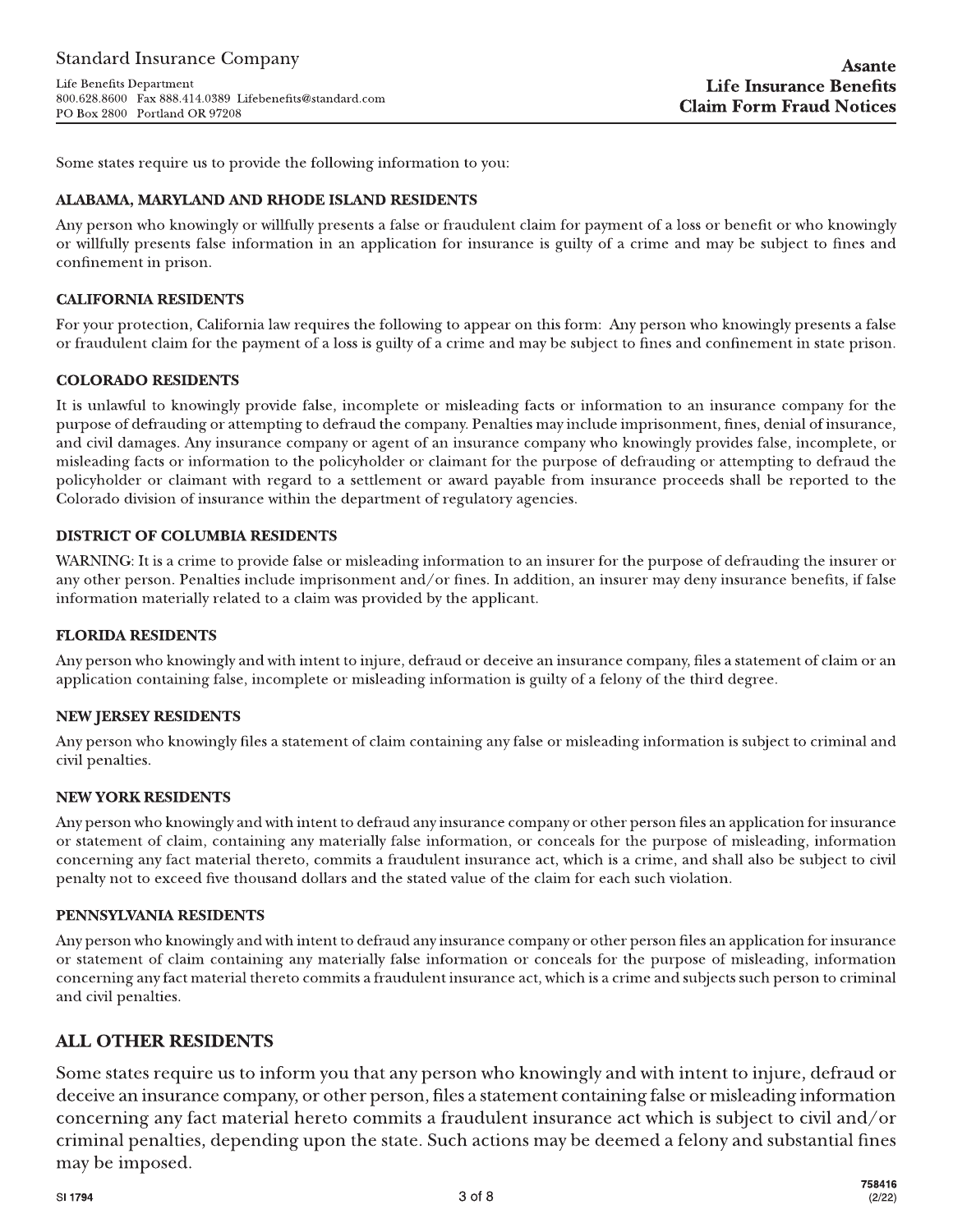#### $AGREEMENT$

**Examplared Insurance Company**<br>
Life Benefits<br>
800.628.8600 Pax 888.414.0389 Lifebenefits@standard.com<br>
PO Box 2800 Portland OR 97208<br>
PO Box 2800 Portland OR 97208<br>
Tam claiming my share of the proceeds available under th I am claiming my share of the proceeds available under the Standard Insurance Company policy or policies. I agree that this Beneficiary Statement, a photocopy of the insured's death certificate and all other documents requ

#### IMPORTANT TAX INFORMATION

Taxpayer Identification Number — The Federal government requires us to report interest we pay you. Therefore, we are required to obtain your Social Security Number or Employer Identification Number, which you must certify

#### Certification — Under Penalties Of Perjury, I Certify That:

- 1. My Social Security Number or Employer Identification Number shown on this form is my correct Taxpayer Identification Number;<br>2. I am not subject to backup withholding because: (a) I am exempt from backup withholding, or
- The service (IRS) that I am subject to backup withholding as a result of a failure to report all interest or dividends, or (c) the IRS has notified me that I am no longer subject to backup withholding; and<br>3. I am a U.S. p
- 3. I am a U.S. person (includes a U.S. resident alien); and<br>4. I am exempt from Foreign Account Tax Compliance Ac
- I am exempt from Foreign Account Tax Compliance Act (FATCA) reporting.

**Certification Instructions — You must** check this box if the IRS has notified you that you are subject to backup withholding.  $\square$ 

If you are not a U.S. citizen, U.S. resident alien or other U.S. person, you must submit the applicable Form W-8 to certify your foreign<br>status and, if applicable, claim treaty benefits.

We may contact you for more information if there are any questions about your Taxpayer Identification Number or backup withholding<br>status, or if you are a non-resident alien or foreign entity.

The Internal Revenue Service does not require your consent to any provision of this document other than the certifications required to avoid backup withholding.

#### **METHOD OF PAYMENT**

1. Payment by Check<br>Funds under \$25,000, and for policies issued in and for residents of California, Florida, Kentucky, Louisiana, Maryland and Rhode Island, payment will be made in a lump sum, by check to the beneficiary unless requested otherwise.<br>2. Payment by SSA

#### Payment by SSA

Beneficiaries may receive their funds of \$25,000 and above via Standard Secure Access (SSA) in accordance with the terms of the Group Policy. SSA is a convenient, interest-bearing checking account in which life insurance proceeds are deposited. With SSA, you are able to earn interest on the life insurance proceeds while taking the time to weigh important financial decisions that often follow the death of a loved one. The beneficiary will be mailed a checkbook, once the claim is approved. In addition, all SSA accountholders have access to 24-hour customer service via a voice response unit (VRU) and a dedicated customer service team.<br>If

and an itemized copy of the funeral bill. A separate check for the amount of the assignment will be delivered directly to the funeral home.

#### ACKNOWLEDGEMENT AND SIGNATURE

| Name (please print)                                                                                                                                                                                                                                     |                                                                          | Date of Birth            |                                               |          |  |  |  |  |  |  |
|---------------------------------------------------------------------------------------------------------------------------------------------------------------------------------------------------------------------------------------------------------|--------------------------------------------------------------------------|--------------------------|-----------------------------------------------|----------|--|--|--|--|--|--|
|                                                                                                                                                                                                                                                         | Beneficiary's Social Security No./Employer Identification No. (required) |                          | Relationship to Deceased                      |          |  |  |  |  |  |  |
|                                                                                                                                                                                                                                                         | Mailing Address (if this is a PO Box, a street address is required)      | City                     | State                                         | Zip Code |  |  |  |  |  |  |
|                                                                                                                                                                                                                                                         | Street Address (only if your mailing address is a PO Box)                | City                     | State                                         | Zip Code |  |  |  |  |  |  |
| Home Phone No.<br>Cell/Work Phone No.<br>l certify that the statements made above are both complete and true to the best of my knowledge and belief. I acknowledge that I have read the<br>fraud notice on page 6 of this form.                         |                                                                          |                          |                                               |          |  |  |  |  |  |  |
| Signature of Beneficiary/Representative (please use dark ink and sign as you would a check) If signature is provided by legal<br>Date<br>representative (e.g., Attorney in Fact, guardian or conservator), please attach documentation of legal status. |                                                                          |                          |                                               |          |  |  |  |  |  |  |
| Internal<br>Use Only                                                                                                                                                                                                                                    | Claim Number: The Claim Number of the Claim Number                       | Policyholder<br>Use Only | Name of Deceased:<br>Group Policy No.: 758416 |          |  |  |  |  |  |  |
|                                                                                                                                                                                                                                                         |                                                                          | $\cdot$ $\cdot$ $\sim$   |                                               | 758416   |  |  |  |  |  |  |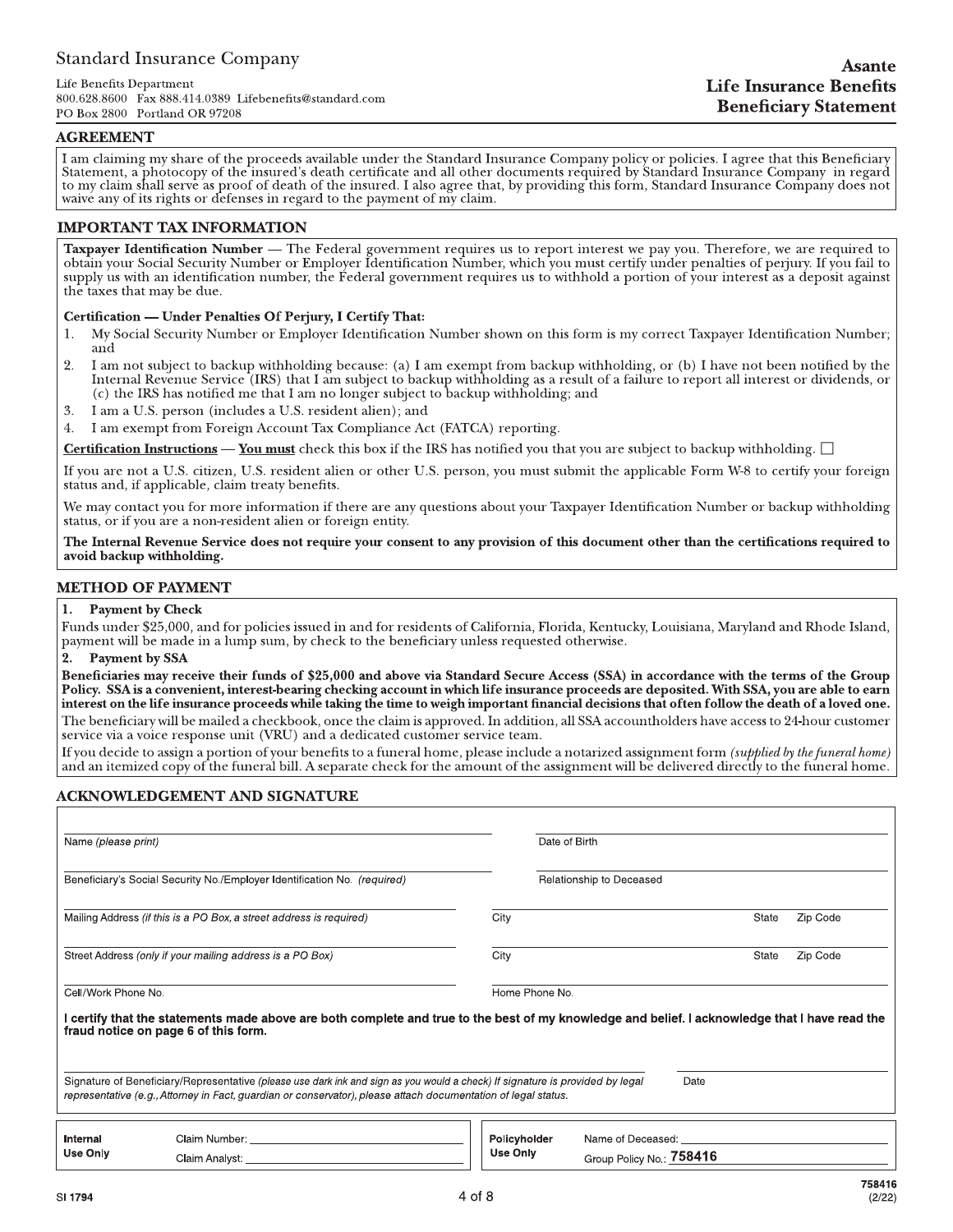Life Benefits Department 800.628.8600 Fax 888.414.0389 Lifebenefits@standard.com PO Box 2800 Portland OR 97208

# **Standard Secure Access (SSA) Account:**

The SSA Account is a money market checking account. Checks drawn on the SSA Account are payable through The Northern Trust Company, Chicago, Illinois. Checks for \$250 or more may be written against the account balance using special checks provided. There is no limit on the number of checks that can be written against the balance of the account. A check for the full balance may be written at any time. If at any time the account balance falls below \$500, the account automatically will be closed at the end of that month. The final account balance, including interest credited, will be provided by mail.

The SSA Account funds begin earning interest the day they are deposited, with interest compounded daily and added to the account on the last day of the month. The account accrues interest based on the 13-week U.S. Treasury Bill auction rate. Principal and any interest earned are fully guaranteed by The Standard. The interest earned on the SSA Account may be taxable. A personal tax and/or legal advisor should be consulted with questions related to tax issues, and a financial advisor should be consulted for information about other investment opportunities.

An SSA Account statement showing the beginning balance, any withdrawals, interest credited, special service charges if any and the current interest rate that the account is earning is provided monthly by mail.

The SSA Account has no monthly service fees, no per check charges and no charge for additional checks. However, there may be special fees for some services. The current special fees are: \$25.00 for each check returned by the bank as unpaid, such as a check written for more than the account balance; and \$25.00 per check for each Stop Payment order. These fees will be deducted from the account balance and will appear on the monthly statement. The fees are applicable from the date of this disclosure and may change in the future.

Depositing the total proceeds in an SSA Account fully discharges The Standard's obligation under the group life insurance policy. Additional deposits cannot be made to an SSA Account.

The Beneficiary will be mailed a checkbook once the claim is approved. In addition, all SSA accountholders have access to 24-hour customer service via voice response unit (VRU) and a dedicated customer service team.

The account is not insured by the Federal Deposit Insurance Corporation (FDIC). The National Association of Insurance Commissioners (NAIC) advises that you can contact the National Organization of Life and Health Insurance Guarantee Associations at www.nolhga.com for information about coverage and limitations for retained asset accounts by State Guaranty Associations.

While accountholders may choose not to withdraw any portion of these proceeds from their account, they must keep the account active. We will contact accountholders periodically to confirm that they wish to maintain their account. If we do not receive a response, the account may become dormant and presumed abandoned, after which the proceeds may be transferred to the accountholder's state treasurer's office, and the accountholder will need to file a claim with the state to get the proceeds back.

If there are questions, please contact The Standard Life Benefits Department, PO Box 2800, Portland, OR 97208-9929, or call 800.628.8600.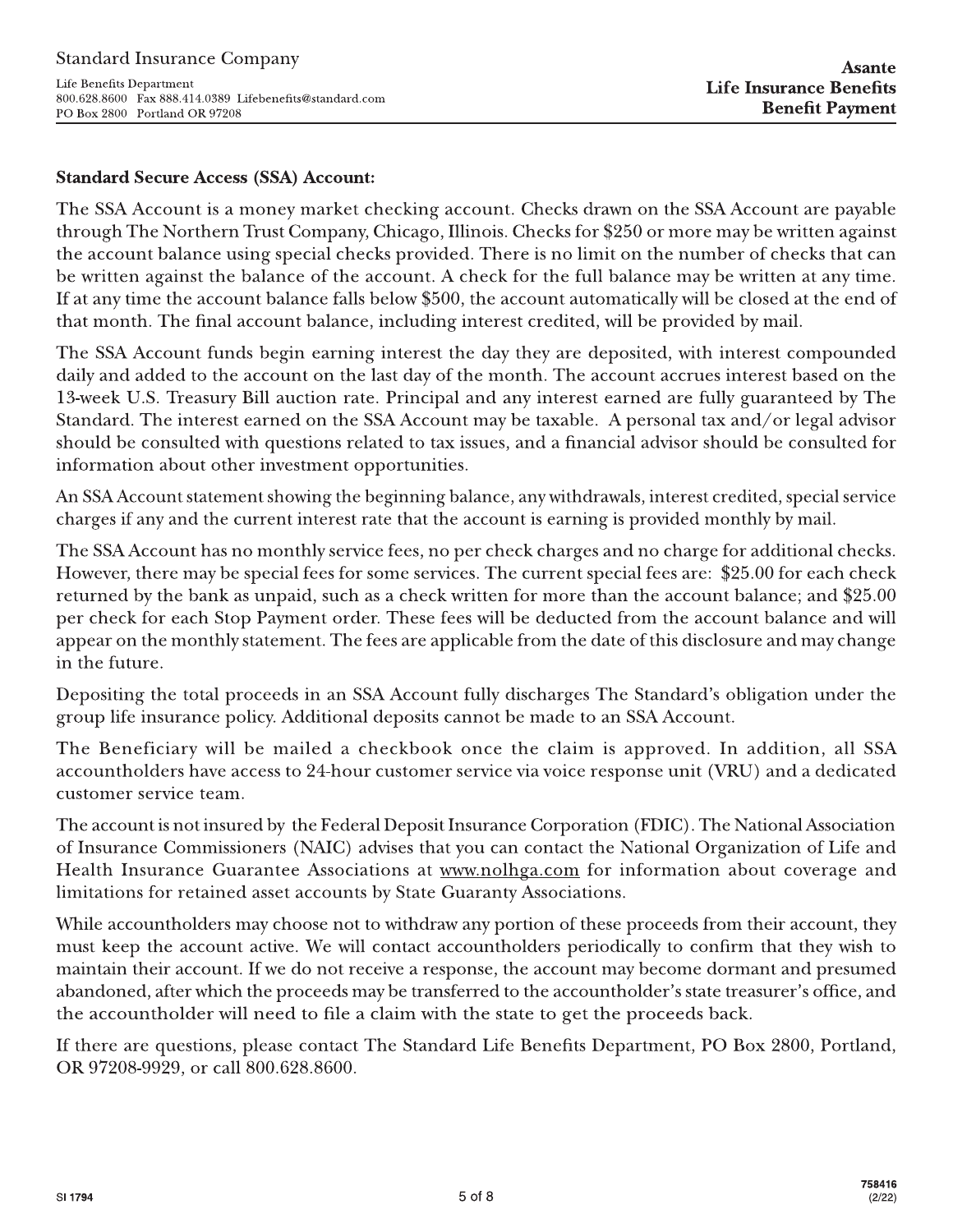Life Benefits Department 800.628.8600 Fax 888.414.0389 Lifebenefits@standard.com PO Box 2800 Portland OR 97208

Some states require us to provide the following information to you:

### ALABAMA, MARYLAND AND RHODE ISLAND RESIDENTS

Any person who knowingly or willfully presents a false or fraudulent claim for payment of a loss or benefit or who knowingly or willfully presents false information in an application for insurance is guilty of a crime and may be subject to fines and confinement in prison.

#### **CALIFORNIA RESIDENTS**

For your protection, California law requires the following to appear on this form: Any person who knowingly presents a false or fraudulent claim for the payment of a loss is guilty of a crime and may be subject to fines and confinement in state prison.

### **COLORADO RESIDENTS**

It is unlawful to knowingly provide false, incomplete or misleading facts or information to an insurance company for the purpose of defrauding or attempting to defraud the company. Penalties may include imprisonment, fines, denial of insurance, and civil damages. Any insurance company or agent of an insurance company who knowingly provides false, incomplete, or misleading facts or information to the policyholder or claimant for the purpose of defrauding or attempting to defraud the policyholder or claimant with regard to a settlement or award payable from insurance proceeds shall be reported to the Colorado division of insurance within the department of regulatory agencies.

### **DISTRICT OF COLUMBIA RESIDENTS**

WARNING: It is a crime to provide false or misleading information to an insurer for the purpose of defrauding the insurer or any other person. Penalties include imprisonment and/or fines. In addition, an insurer may deny insurance benefits, if false information materially related to a claim was provided by the applicant.

#### **FLORIDA RESIDENTS**

Any person who knowingly and with intent to injure, defraud or deceive an insurance company, files a statement of claim or an application containing false, incomplete or misleading information is guilty of a felony of the third degree.

#### **NEW JERSEY RESIDENTS**

Any person who knowingly files a statement of claim containing any false or misleading information is subject to criminal and civil penalties.

#### **NEW YORK RESIDENTS**

Any person who knowingly and with intent to defraud any insurance company or other person files an application for insurance or statement of claim, containing any materially false information, or conceals for the purpose of misleading, information concerning any fact material thereto, commits a fraudulent insurance act, which is a crime, and shall also be subject to civil penalty not to exceed five thousand dollars and the stated value of the claim for each such violation.

#### PENNSYLVANIA RESIDENTS

Any person who knowingly and with intent to defraud any insurance company or other person files an application for insurance or statement of claim containing any materially false information or conceals for the purpose of misleading, information concerning any fact material thereto commits a fraudulent insurance act, which is a crime and subjects such person to criminal and civil penalties.

# **ALL OTHER RESIDENTS**

Some states require us to inform you that any person who knowingly and with intent to injure, defraud or deceive an insurance company, or other person, files a statement containing false or misleading information concerning any fact material hereto commits a fraudulent insurance act which is subject to civil and/or criminal penalties, depending upon the state. Such actions may be deemed a felony and substantial fines may be imposed.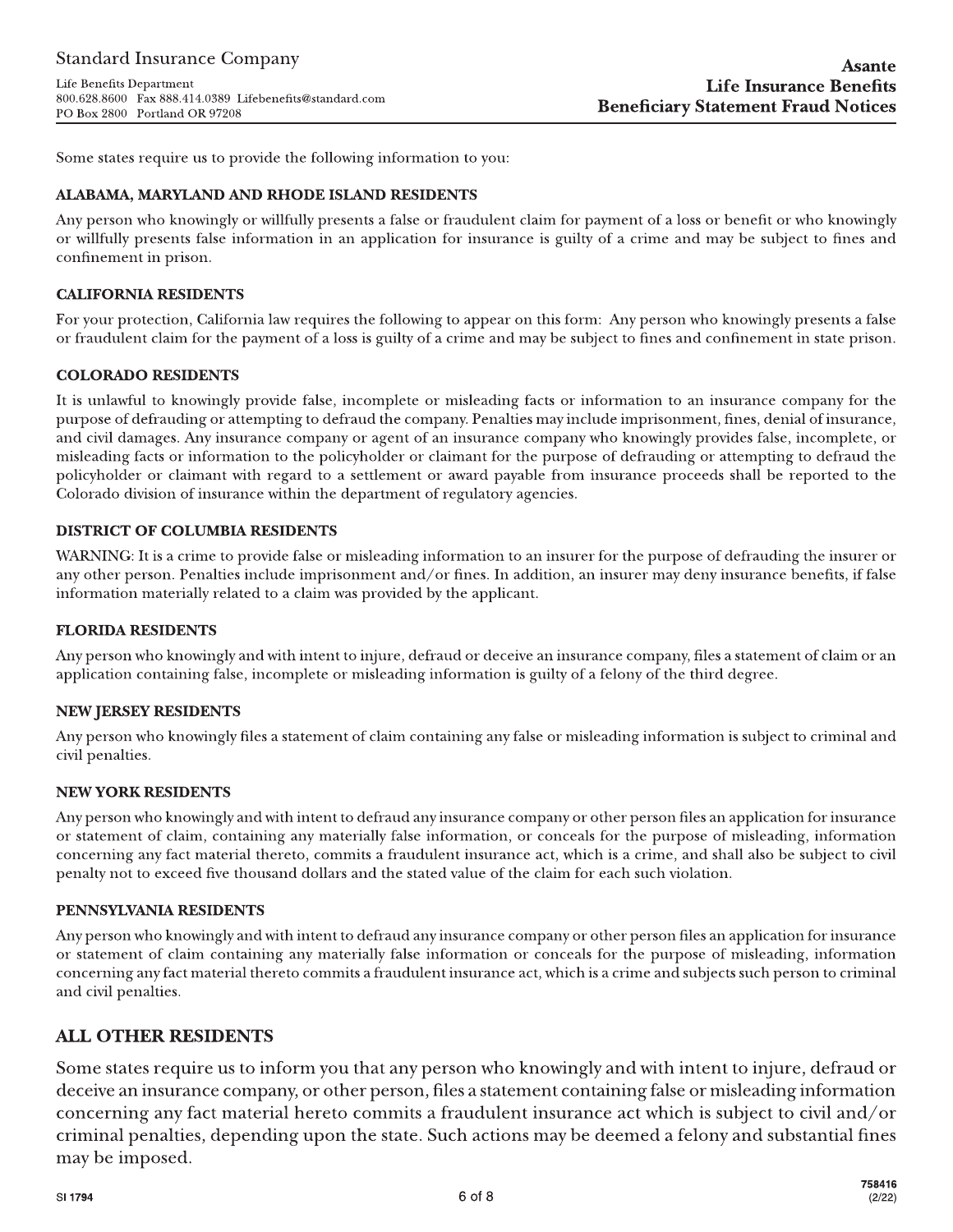

# **Standard Secure Access Confirmation Certificate**

Standard Insurance Company agrees to retain the opening balance and to credit interest and allow checking privileges in accordance with the terms and conditions outlined on the back of this certificate.

Checks drawn on the Standard Secure Access account are payable through The Northern Trust Company, Chicago, Illinois, or any successor bank appointed by The Standard.



Or write to us at:

**Standard Secure Access Account** PO Box 92987 Chicago IL 60675-2987

# **Standard Insurance Company**

Possession of this Confirmation Certificate does not necessarily mean you are an accountholder.